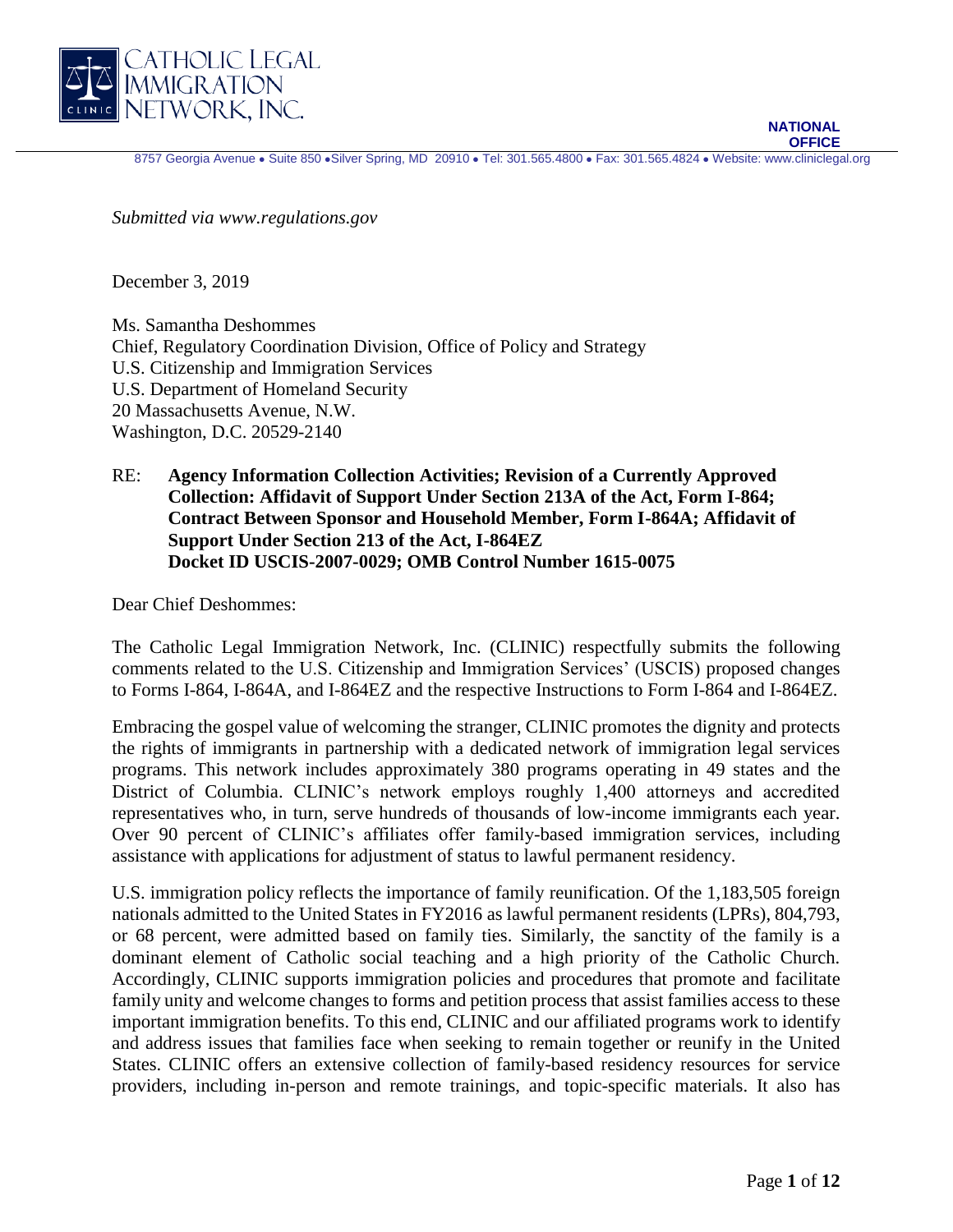authored the only book relating to the affidavit of support forms at issue here: *Affidavits of Support: A Practitioner's Guide*, published by the American Immigration Lawyers Association.

### **I. General Comments**

We appreciate the opportunity to provide feedback on the proposed changes to the Affidavit of Support Forms and Instructions.

## **II. Specific Feedback on Form I-864, Affidavit of Support Under Section 213A of the INA**

#### **1. Information about You (Sponsor)**

*Page 3, Part 4, Items #15.a – 15.f*

**Discussion:** The form asks questions regarding the sponsor's bank account, including account holder's name, names of all joint account holders, institution name, account number, and routing number. There is no legal authority for USCIS to be gathering this private information. It is not necessary or even relevant in order to verify the sponsor's income, which is done through submission of employer's letters, wage statements, and past year's tax returns. Most sponsors would interpret these questions as an invasion of privacy and find them very intimidating. The foreseeable likely effect is to discourage sponsors and joint sponsors from executing Form I-864. If it is to obtain proof of the sponsor's income, then it serves no purpose other than to violate sponsor's privacy. The only appropriate time to collect this information is if the sponsor is using assets, specifically money in a bank account, in order to satisfy the 125 percent of poverty requirement. If that is the case, then the form and instructions already require the sponsor to include evidence of these assets through bank statements. Otherwise, this information is not relevant and should not be required of all sponsors.

**Recommendation:** Delete questions #15a-f, which have never been included on Form I-864 during the last 22 years and serve no legitimate purpose.

## **2. Previously Submitted Affidavits of Support**

*Page 4, Part 6, Items #1-3*

**Discussion**: The form changes the current question #6 on Part 5. Sponsor's Household Size, which now reads: "If you have sponsored any other persons on Form I-864 or Form I-864EZ *who are now lawful permanent residents*, enter the number here." (emphasis added). The proposed question #1 reads: "Have you submitted Form I-864 or Form I-864EZ for any individuals other than those named on this form?"

By deleting the critical phrase "who are now lawful permanent residents," the agency is requiring the sponsor to include in the household size any person for whom the sponsor "submitted" an I-864 or I-864EZ. This would include persons for whom the sponsor submitted an I-864 and subsequently withdrew it or persons for whom the sponsor submitted an I-864 and who was subsequently denied lawful permanent resident (LPR) status. In addition, proposed question #3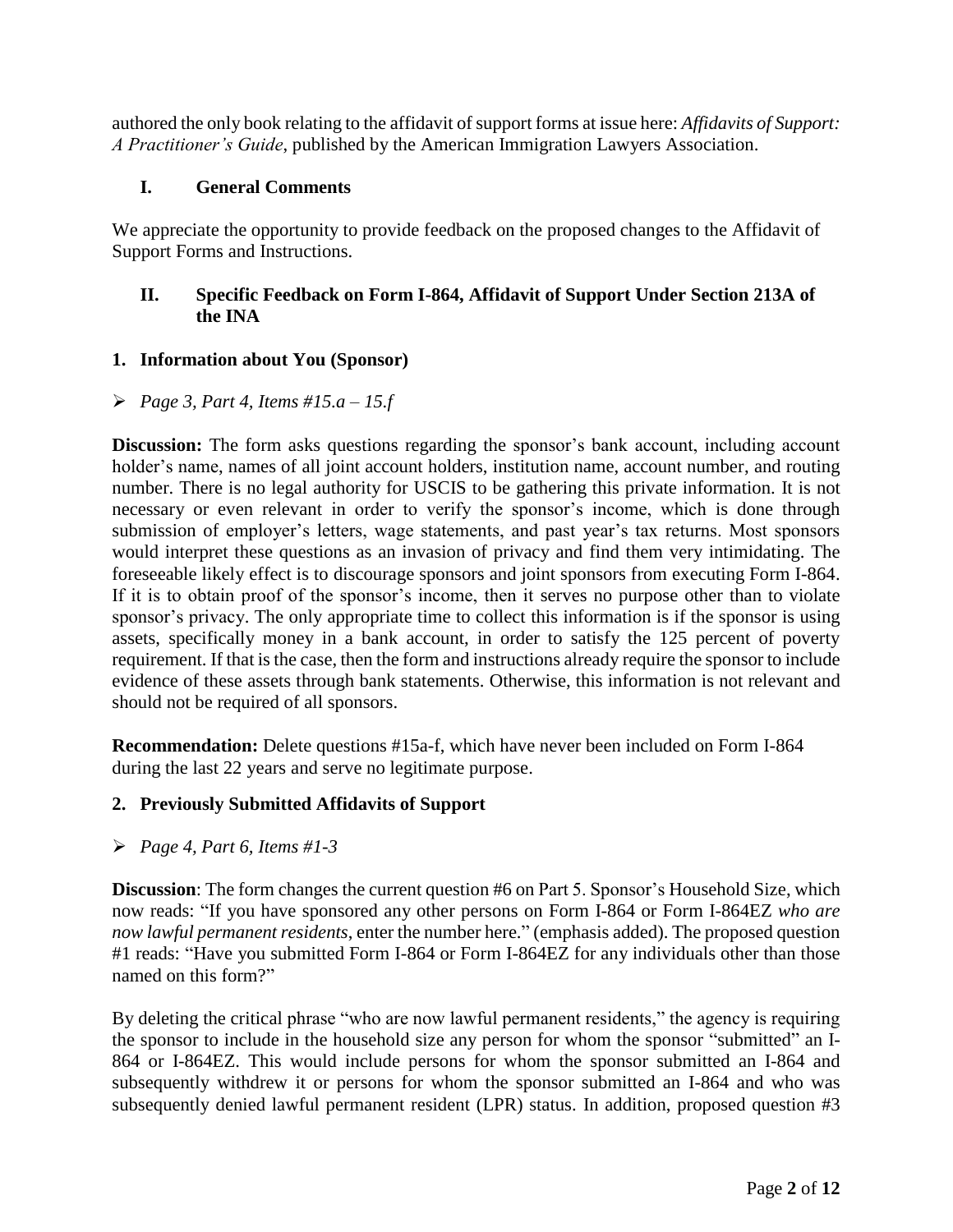asks for the name "of each individual for whom you previously submitted Form I-864 or Form I-864EZ" without limiting it to those who obtained LPR status. The Instructions further clarify that the sponsor is required to "enter the total number of individuals for whom you have submitted a Form I-864 or From I-864EZ in the past, even if the form has not yet been adjudicated or the individual you sponsored did not become a Lawful Permanent Resident."

According to the proposed form, the sponsor would "not need to include any individual for whom [the] sponsorship has ended," but would need to provide information regarding individuals for whom the sponsorship never began. Even the Instructions advise the sponsor that: "You may withdraw your affidavit of support at any time until a decision is issued on the applicant's application for an immigrant visa or adjustment of status." Nevertheless, the sponsor would have to include the number of withdrawn affidavits of support when completing future Forms I-864 and the household size would be increased by that number.

*The proposed form change would result in the computation of household size that violates the regulation*. That regulation, at 8 CFR § 213a.1 (definition of household size), requires the sponsor to count as part of the household size "the number of aliens the sponsor has sponsored under any other affidavit of support for whom the sponsor's support obligation has not terminated." To "sponsor" an alien is to execute an affidavit of support and have that person obtain LPR status based on that affidavit of support. Signing the I-864 or I-864EZ does qualify as "sponsoring" someone. The sponsor's or household member's contractual obligations under the affidavit of support do not begin until and unless the intending immigrant obtains LPR status. It is not binding upon execution and submission. Therefore, the sponsor may withdraw the affidavit at any point up to the time the intending immigrant is granted LPR status based on the submission of the affidavit of support. 8 CFR §§ 213a.2(e), (f). *See also* 8 CFR § 213a.1 (definition of sponsored immigrant),"sponsored immigrant means any alien who was an intending immigrant, once that person has been lawfully admitted for permanent residence, so that the affidavit of support filed for that person under this part has entered into force."

**Recommendation:** Restore the phrase "who are now lawful permanent residents" after the words "Have you submitted Form I-864 or Form I-864EZ for any individual" and strike the words "other than those named on this form" in Question #1. Insert "who are now lawful permanent residents" after the words "for whom you previously submitted Form I-864 or Form I-864EZ" in Question #2. Insert "who are now lawful permanent residents" after the words "for whom you previously submitted Form I-864 or Form I-864EZ" in Question #3.

## **3. Sponsor's Employment and Income**

#### *Page 6, Part 7, Item #26*

**Discussion**: The question asks "Credit Report Information (Optional)...I have attached a copy of a recent credit report." Credit reports are notoriously inaccurate for measuring someone's credit history and should play no part in determining if the sponsor's income is at or above the required federal poverty income level for the household size. Credit reports were recently analyzed by a federal district court judge, who concluded: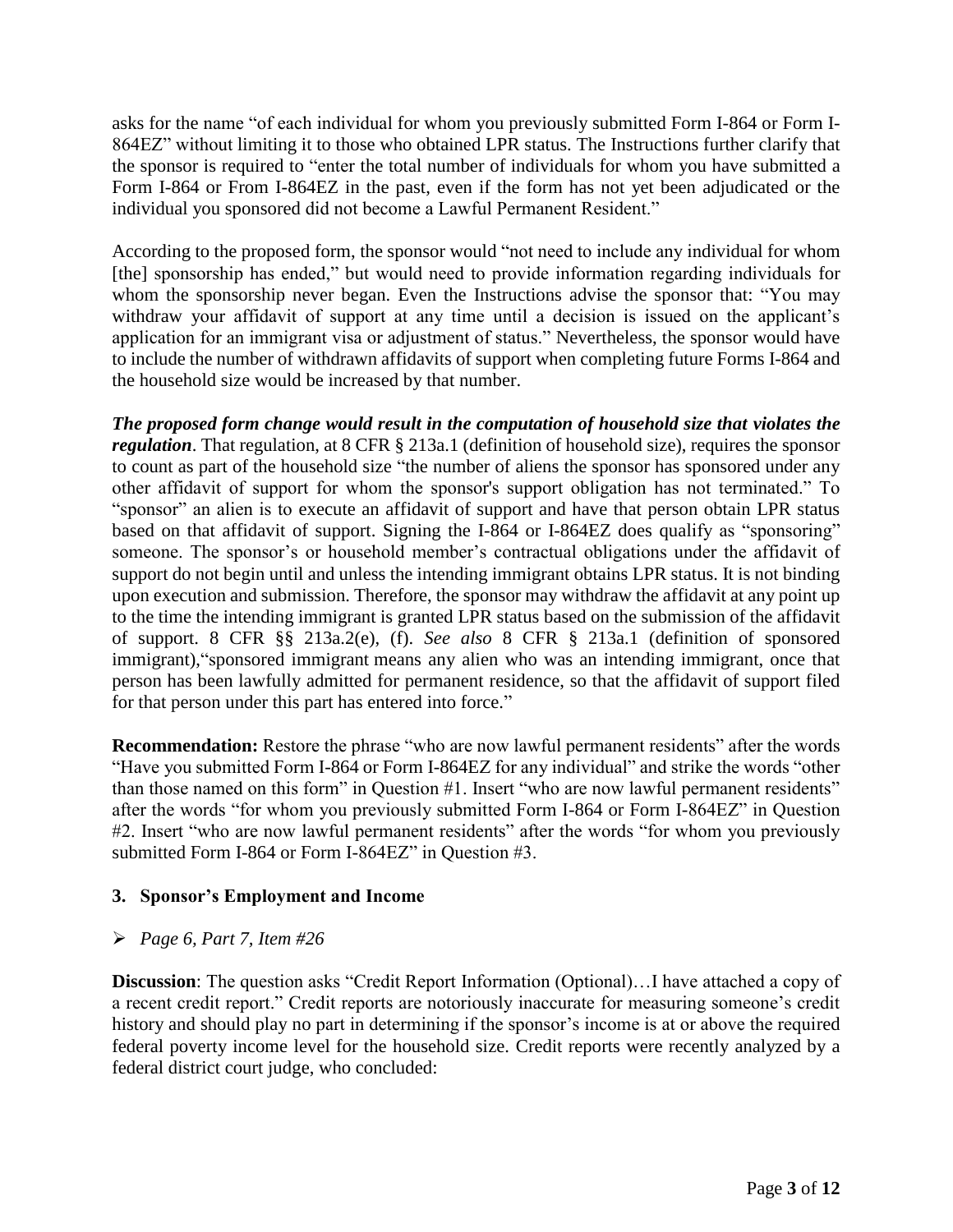Similarly, it is unclear how the credit score of a new immigrant—who, for example, may have only recently opened her first credit account and therefore has a short credit history, which would negatively impact her credit score—is indicative of her likelihood to receive 12 months of public benefits. *Make the Road, et al. vs. Cuccinelli,* No. 19 Civ. 7993 (S.D.N.Y. 2019), slip op. at p. 17.

The addition of credit reports and credit history were proposed by DHS in its regulation amending the definition of public charge, 83 Fed. Reg. 51,114 (Oct. 10,2018), and in its final regulation, 84 Fed. Reg. 41,292 (Aug. 14, 2019). The proposed and final regulation also authorized USCIS to evaluate the "likelihood that the sponsor would actually provide the statutorily-required amount of financial support to the alien, and any other related considerations." The agency believed it lacked the authority to weigh the sponsor's credit worthiness absent this regulatory change. Five district courts have enjoined DHS from implementing those changes.<sup>1</sup> Yet, USCIS is acting as if the final regulation went into effect. Requesting that the sponsor supply a credit report—even on an optional basis and under the assumption that the agency is authorized to investigate the sponsor's credit worthiness—would be a violation of the injunction and would invite a motion for contempt.

#### **Recommendation:** Delete Question #26.

#### **4. Sponsor's Contract, Statement, Contract Information, Certification, and Signature**

#### *Page 7, Part 9*

 $\overline{a}$ 

**Discussion**: In response to the question "What If I Do Not Fulfill My Obligations?," the agency proposes to add the following sentence: "If you fail to reimburse the benefit granting agency, you may become ineligible to sponsor anyone in the future." There is no legal basis for this statement. The statute sets forth the requirements for being a sponsor or joint sponsor. INA  $\S 213A(f)(1)(A)$ – (D). The regulations further define the requirements for being a sponsor. 8 CFR §§  $213a.2(c)(1)(i)(A)$ , (B), and (C)(1). In neither the statute nor regulations is it written that prior reimbursement of means-tested benefits received by a sponsored immigrant is a requirement for being a sponsor. If the agency would like to change the respective regulations to this effect, it should follow the procedures set forth in the Administrative Procedure Act.

USCIS' proposed form changes would affect substantive and fundamental eligibility requirements and would create a profound change in access to LPR status. Accordingly, any proposed changes that would effectively change the current definition set forth in the regulations should go through notice and comment rulemaking under the Administrative Procedure Act as opposed to information collection.<sup>2</sup>

<sup>1</sup> *See, Make the Road, et al. vs. Cuccinelli*, 19 Civ. 7993 (S.D.N.Y.)(nationwide) and *New York v. DHS*, No. 19- 3591(S.D.N.Y.)(nationwide); *Casa de Maryland, Inc. v. Trump*, 19-cv-2715 (D. Md)(nationwide); *Cook County, Illinois v. McAleenan*, 19-cv-6334 (N.D. Ill.) (Illinois); *City and County of San Francisco v. USCIS*, No. 19-cv-4717 (N.D. Cal.) (Plaintiff Counties); *California v. USDHS*, No. 19-cv-4975 (N.D. Cal.) (Plaintiff States and the District of Columbia); *Washington v. USDHS*, No. 19-cv-5210 (E.D. Wash.)(nationwide).

<sup>2</sup> Todd Garvey, *A Brief Overview of Rulemaking and Judicial Review*, CONGRESSIONAL RESEARCH SERVICE (March 27, 2017), [https://fas.org/sgp/crs/misc/R41546.pdf.](https://fas.org/sgp/crs/misc/R41546.pdf)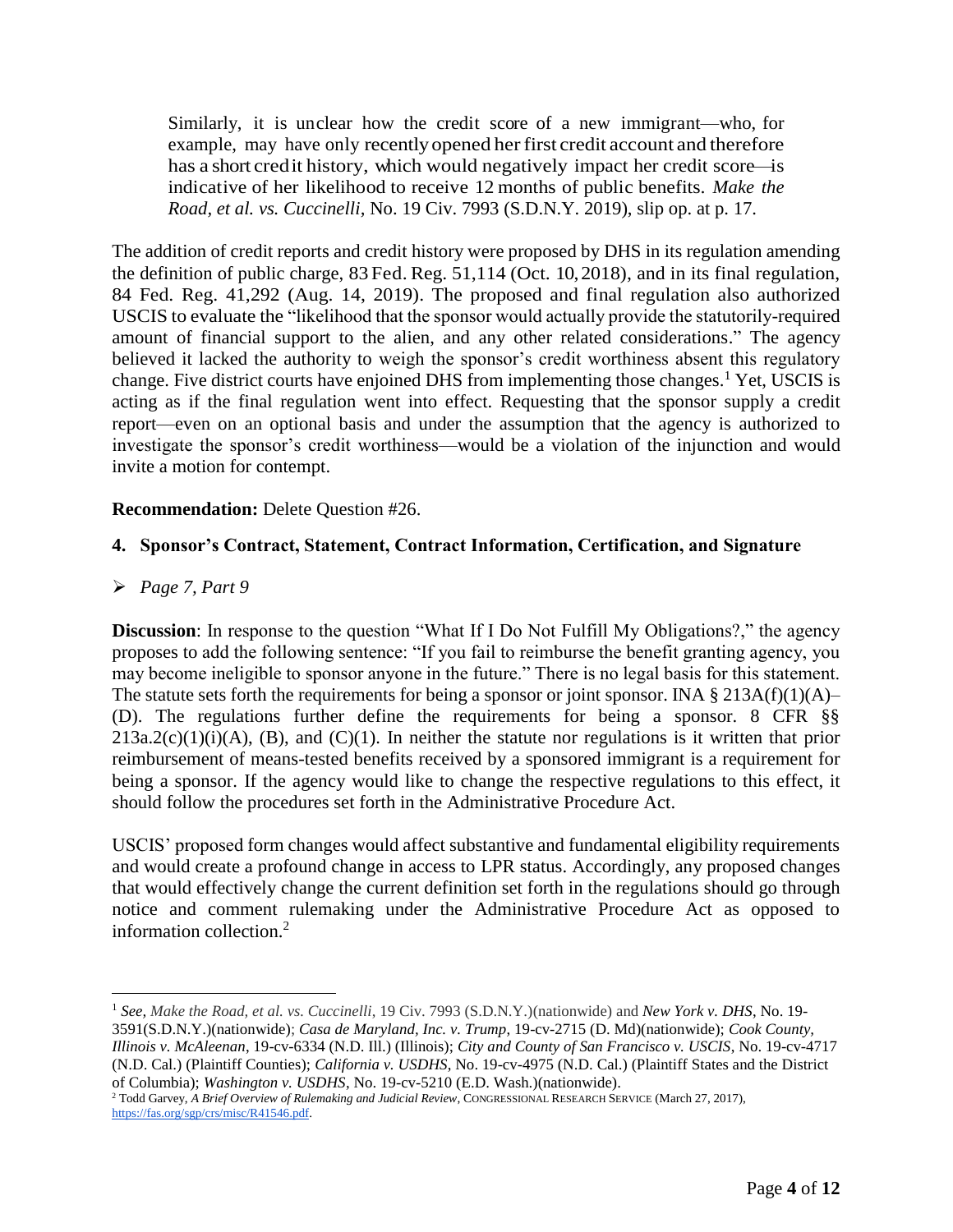**Recommendation:** Strike the words "If you fail to reimburse the benefit granting agency, you may become ineligible to sponsor anyone in the future."

## **5. Sponsor's Certification**

### *Page 9, Part 9*

**Discussion:** In the paragraph numbered M, the agency proposes adding the following: "I acknowledge that if I fail to meet the obligations of sponsorship, I may become ineligible to sponsor anyone in the future." This acknowledgment follows from the above new eligibility requirement for being a sponsor. Since it has no basis in the statute or regulation, the requirement for such an acknowledgment is also *ultra vires*.

**Recommendation:** Strike the words "M. I acknowledge that if I fail to meet the obligations of sponsorship, I may become ineligible to sponsor anyone in the future."

#### **6. Sponsor's Signature**

### *Page 9, Part 9*

**Discussion:** The agency is proposing to require all sponsors and joint sponsors to sign the form before a notary public in order for the form to be properly executed. In 1976, Congress enacted 28 USC § 1746 for the purpose of allowing the use of declarations signed under the penalties of perjury in lieu of affidavits in all federal proceedings and all federal forms except those listed in the statute. *Carter v. Clark*, 616 F.2d 228 (5th Cir. 1980), citing H.R. Rep. No. 94-1616, 94th Cong., 2<sup>nd</sup> Sess. 1, reprinted in 1976 U.S. Code Cong. Ad. News, 5644, 5645. That law reads as follows:

Wherever, under any law of the [United States](https://www.law.cornell.edu/uscode/text/28/1746) or under any rule, regulation, order, or requirement made pursuant to law, any matter is required or permitted to be supported, evidenced, established, or proved by the sworn declaration, verification, certificate, statement, oath, or affidavit, in writing of the person making the same (other than a deposition, or an oath of office, or an oath required to be taken before a specified official other than a notary public), such matter may, with like force and effect, be supported, evidenced, established, or proved by the unsworn declaration, certificate, verification, or statement, in writing of such person which is subscribed by him, as true under penalty of perjury, and dated, in substantially the following form: … If executed within the [United States,](https://www.law.cornell.edu/uscode/text/28/1746) its territories, possessions, or commonwealths: "I declare (or certify, verify, or [state\)](https://www.law.cornell.edu/uscode/text/28/1746) under penalty of perjury that the foregoing is true and correct. Executed on (date). (Signature)."

In other words, federal law allows the sponsor to execute Form I-864 by declaring under penalty of perjury that the information provided is true and correct rather than requiring a signature before a notary.

The first Form I-864, Affidavit of Support Under Section 213A of the Act (10/06/97), required that the sponsor execute the form before a notary public. The authority for this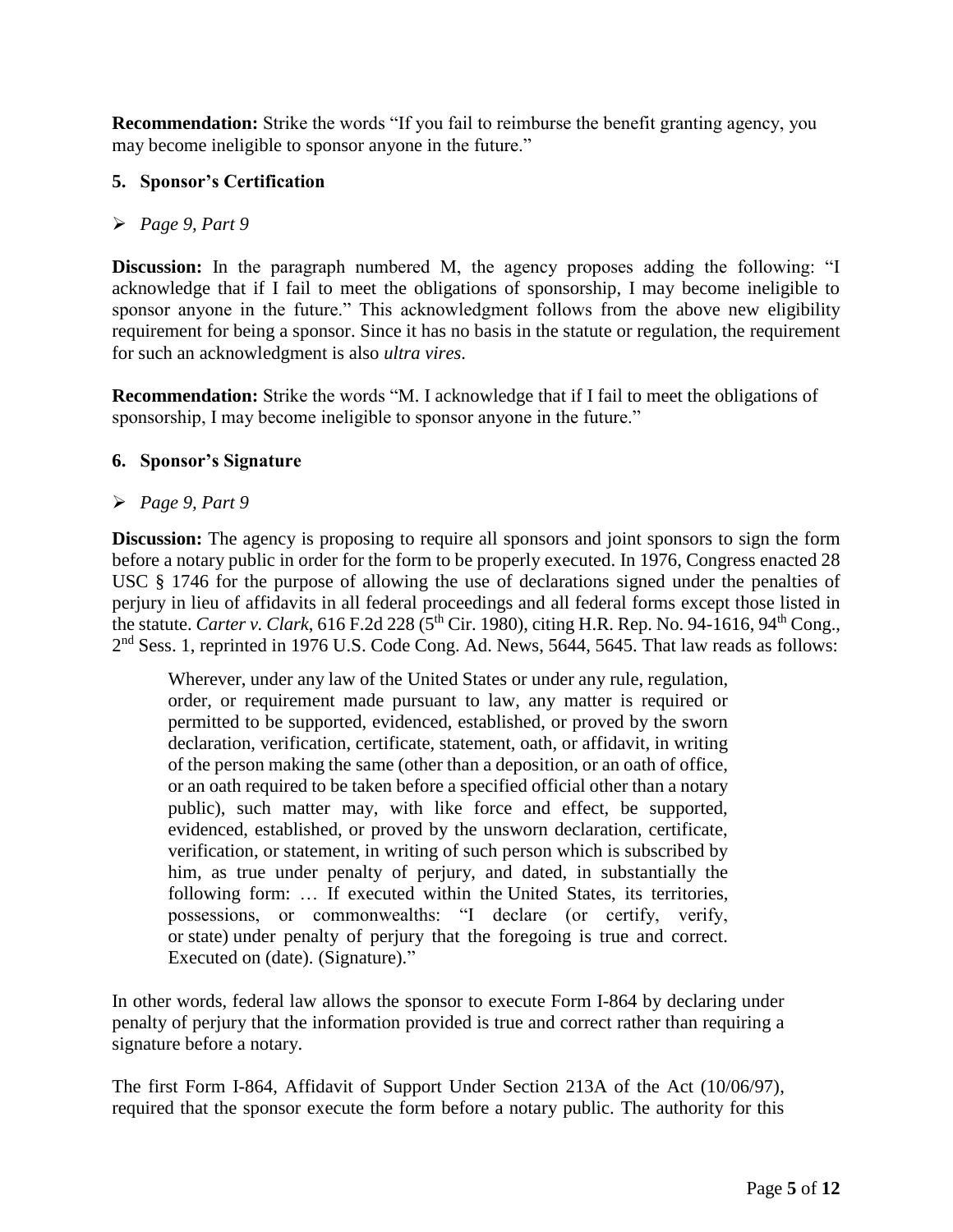was 8 CFR § 213a.2(a)(1) ("An affidavit of support is executed when a sponsor signs a Form I-864 before a notary public..."). The agency subsequently amended 8 CFR §  $213a.2(a)(1)$  to delete any reference to the affidavit of support needing to be signed before a notary public when it published the final regulation. *See* 71 Fed. Reg. 35739 (June 21, 2006). It explained this change as follows:

The Service also revised Form I-864 so that the sponsor now signs the Form "under penalty of perjury under the laws of the United States," thus making it unnecessary to sign or acknowledge the Form I-864 before an officer authorized to administer oaths or take acknowledgements…Under 28 U.S.C 1746, however, signing before a notary is not necessary.

In other words, the Service is attempting—through the routine amendment of a form—to reinstate an oath requirement previously authorized 23 years ago through an interim regulation that it expressly eliminated 13 years ago through the promulgation of a final regulation written to comply with a federal statute. As stated above, such attempts to make regulatory change through form change are improper and inconsistent with Administrative Procedure Act requirements.

Finally, at least the interim regulation and 1999 version of the Form I-864 allowed for the signing of the affidavit of support before "a notary public or an Immigration or Consular Officer." Eight CFR § 213a.2(a)(1)(1997). The addition of the last two options allowed for the execution of the affidavit of support by sponsors who were temporarily residing or domiciled abroad. Notary publics are only available within the United States. If such sponsors had not been able to sign the affidavit of support at an overseas Immigration office or U.S. consulate, they would have been forced to return to the United States to execute the document. Yet the current form and Instructions—which provisions the Service is not proposing to change—allow for the submission of the affidavit of support by sponsors who are domiciled abroad and who intend to reestablish domicile with the intending immigrant. See Instructions for the Affidavit of Support, page 11, Item Number 5, Country of Domicile, where the sponsor is instructed to submit proof of concrete steps to establish domicile with the intending immigrant after that person enters as an LPR. The proposed change to Form I-864 would require the sponsor in those situations to return to the United States and sign the form before a notary public, thus gutting much of the purpose of allowing the sponsor to remain abroad during this consular processing stage. In other words, the proposed change to the form still allows sponsors domiciled abroad to qualify and execute the form provided they make a special trip back to the United States for the sole purpose of signing it in front of a notary public.

**Recommendation:** Eliminate the notary's jurat block and **s**trike all language requiring the signature to be subscribed and sworn before a notary.

## **III. Specific Feedback on Form I-864 Instructions**

#### **1. General Instructions**

*Page 7, Signature*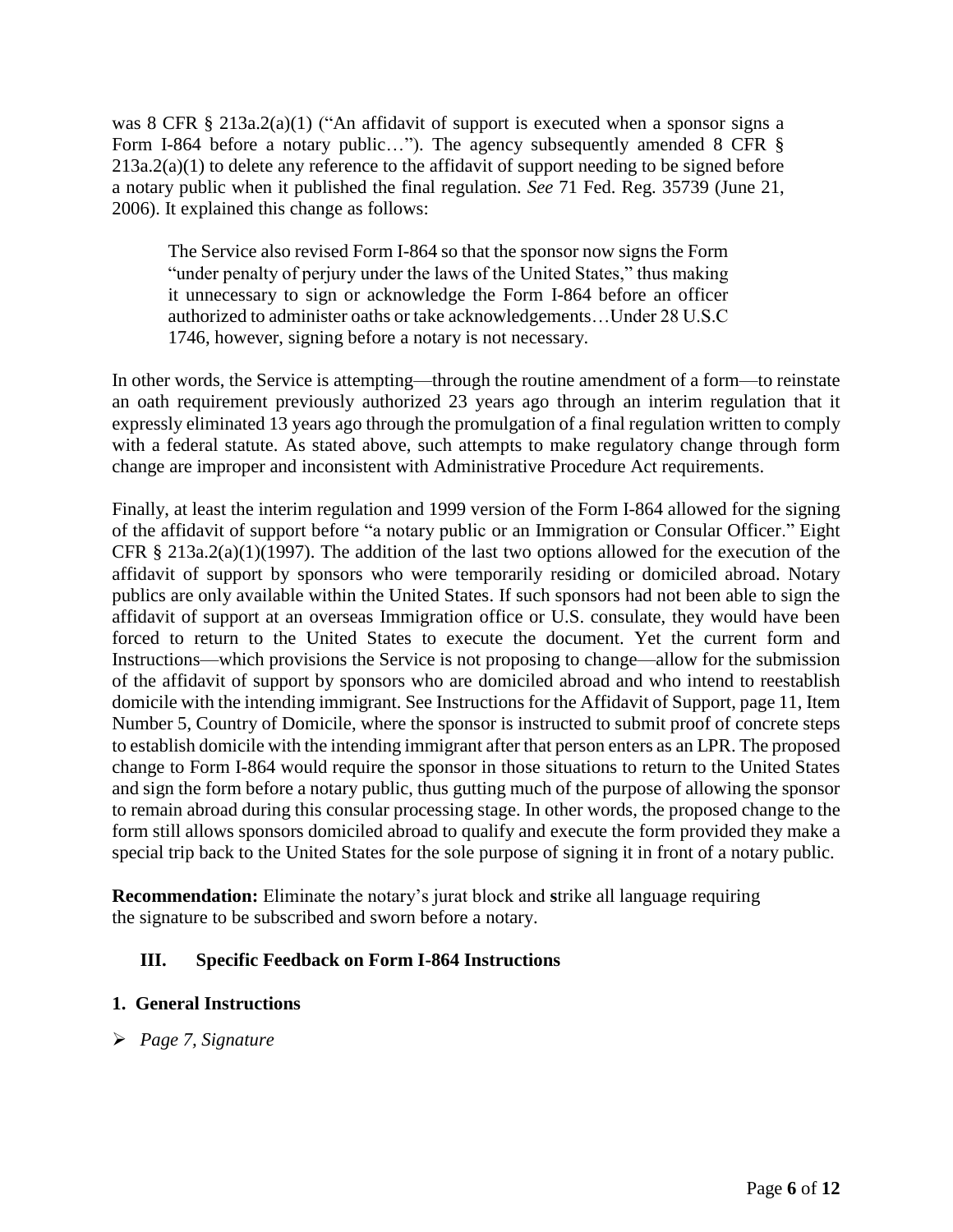**Discussion**: The form contains the statement: "Form I-864 must be notarized by a notary public. Each affidavit must be properly signed before a notary public." Please see comments above pointing out that such a requirement violates federal law.

**Recommendation:** Eliminate the notary's jurat block and **s**trike all language requiring the signature to be subscribed and sworn before a notary.

### **2. Part 4, Information About You (Sponsor)**

*Page 12, Items #15.a - 15.f*

**Discussion**: The proposed form would add language concerning the sponsor's checking or saving account. For the reasons set forth above, this infocmation should not be required.

**Recommendation:** Strike this paragraph.

### **3. Part 6 Previously Submitted Affidavits of Support**

*Page 8, Part 6, Items #8-12*

**Discussion:** The Instructions explain how the sponsor is to enter the number of all previously submitted affidavits of support regardless of whether the person on whose behalf the I-864 obtained LPR status. The Instructions state that the sponsor is required to "enter the total number of individuals for whom you have submitted a Form I-864 or From I-864EZ in the past, even if the form has not yet been adjudicated or the individual you sponsored did not become a Lawful Permanent Resident." For the reasons stated above, this would result in overcounting and an inaccurate household size. It would also be in direct conflict with the regulations.

**Recommendation:** Delete all references to previously submitted affidavits of support that did not result in the sponsored immigrant becoming an LPR.

#### **4. Federal Income Tax Return Information**

#### *Page 14, Item #23.a – 25. Federal Income Tax Return Information*

**Discussion**: The second sentence in the fourth paragraph in this section states: "A copy of the FormW-2 and Form 1099 must be submitted, even if the joint tax filer does not submit Form I-864A and his or her income will not be used to help meet the sponsor's income requirements." CLINIC questions the need for the joint tax filer, whose income is not being used, to include his or her W-2. The sponsor must estimate his or her "current individual annual income" for the year the I-864 is being submitted. In addition, the sponsor must submit last year's income tax return. CLINIC does not understand why a joint tax filer, whose income is not being used, must include his or her W-2.

**Recommendation:** Strike the sentence**: "**A copy of the Form W-2 and Form 1099 must be submitted, even if the joint tax filer does not submit Form I-864A and his or her income will not be used to help meet the sponsor's income requirements."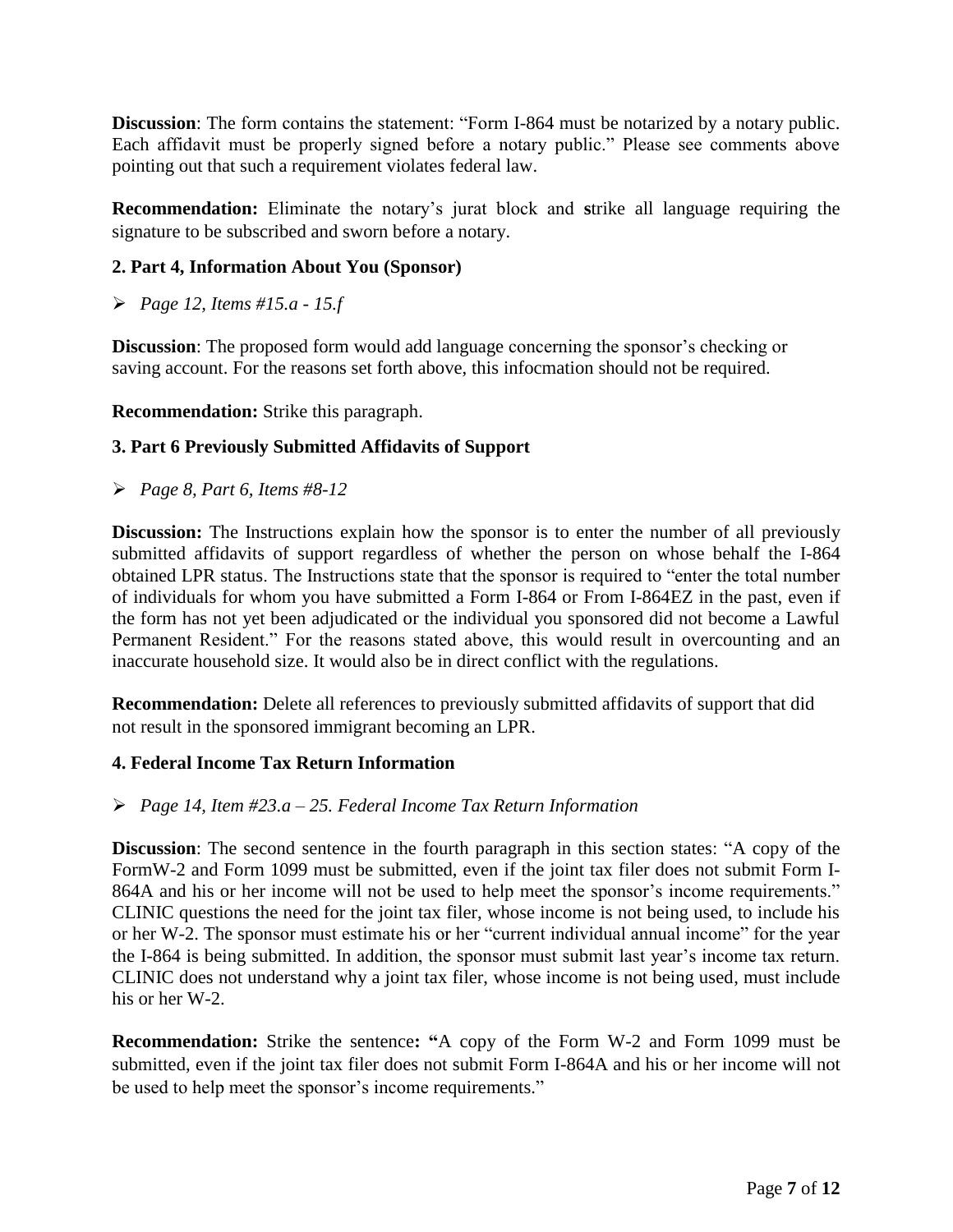### **5. Federal Income Tax Return Information**

### *Page 15, Part 7, Item #26, Credit Report (Optional)*

**Discussion**: In this paragraph it states "You may provide a recent U.S. credit report if you believe doing so may help you establish your ability to maintain sufficient income" For the reasons stated above, this paragraph violates the current regulations, which do not require that the sponsor establish credit worthiness. Federal courts have already spoken to this issue.

**Recommendation:** Strike the language in proposed Item #26.

#### **6. Sponsor's Contract, Statement, Contact Information, Certification, and Signature**

#### *Page 16, Part 9*

**Discussion:** This paragraph includes the following language: "Form I-864 must be notarized by a notary public. Read the contract carefully, then sign and date the affidavit before a notary public." For the reasons stated above, the USCIS cannot require that the form be notarized.

**Recommendation:** Strike the language in this paragraph referencing signature before a notary public.

#### **IV. Specific Feedback on Form I-864A, Contract Between Sponsor and Household Member**

#### **1. Information About You (the Household Member)**

*Page 2, Part 1, Items #9.a – 9.f.*

**Discussion**: The proposed form would add language concerning the household member's checking or saving account. For the reasons set forth above regarding the same questions on the I-864, this information should not be required.

**Recommendation:** Strike paragraph #9.a – 9.f.

#### **2. Your (the Household Member's) Employment and Income**

#### *Page 2, Credit Report Information (Optional), #10*

**Discussion**: This question has a box where the household member indicates whether he or she has attached a copy of a recent U.S. credit report. For the reasons stated above regarding this same question on the I-864, this paragraph violates the current regulations, which do not require that the household member establish credit worthiness. Federal courts have already spoken to this issue.

**Recommendation:** Strike the language in proposed Item #10.

#### **3. Part 4, Sponsor's Contract, Statement, Contact Information, Certification, and Signature**

*Page 4, Sponsor's Signature, Item #31.a – 31.b*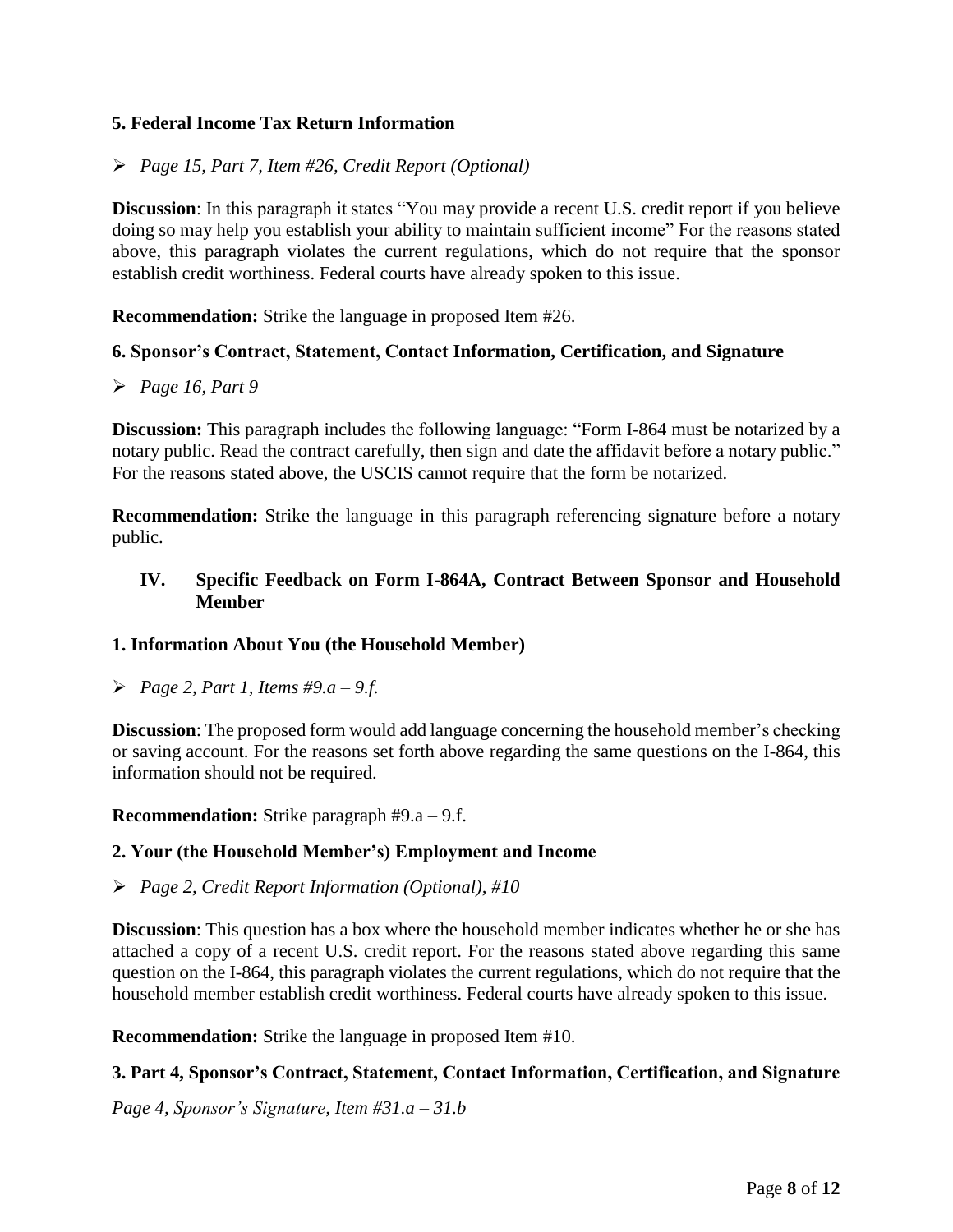**Discussion:** This section requires that the sponsor sign the I-864A before a notary public. For the reasons stated above regarding the same language on the I-864, the USCIS cannot require that the form be notarized.

**Recommendation:** Eliminate the notary's jurat block and strike the language in this paragraph requiring signature before a notary public.

# **4. Part 8, Your (the Household Member's) Contract, Statement, Contact Information, Certification, and Signature**

*Page 9, Your (the Household Member's) Signature, Item #6.a – 6.c*

**Discussion:** This section requires that the household member sign the I-864A before a notary public. For the reasons stated above regarding the same language on the I-864, the USCIS cannot require that the form be notarized.

**Recommendation:** Eliminate the notary's jurat block and strike the language in this paragraph requiring signature before a notary public.

# **V. Specific Feedback on Form I-864A Instructions**

### **1. General Instructions**

### *Page 2, Signature*

**Discussion:** The proposed language is: "Form I-864A must be notarized before a notary public." For the reasons stated above regarding the same language on the I-864 and Instructions, the USCIS cannot require that the form be notarized.

**Recommendation:** Eliminate this sentence requiring signature before a notary public.

## **2. Specific Instructions**

## *Page 3, Items #9.a – 9.f. Household Member's Bank Account Information*

**Discussion**: The Instructions would add language concerning the household member's checking or saving account. For the reasons set forth above regarding the same questions on the I-864, this information should not be required.

**Recommendation:** Strike paragraph #9.a – 9.f.

## **3. Specific Instructions; Most Recent Tax Year Total income**

## *Page 5, Item #10. Credit Report*

**Discussion**: This proposed language concerns an optional copy of a recent U.S. credit report and states "You may provide a recent U.S. credit report if you believe doing so may help you to establish your ability to maintain sufficient income." For the reasons stated above regarding this same question on the I-864, this paragraph violates the current regulations, which do not require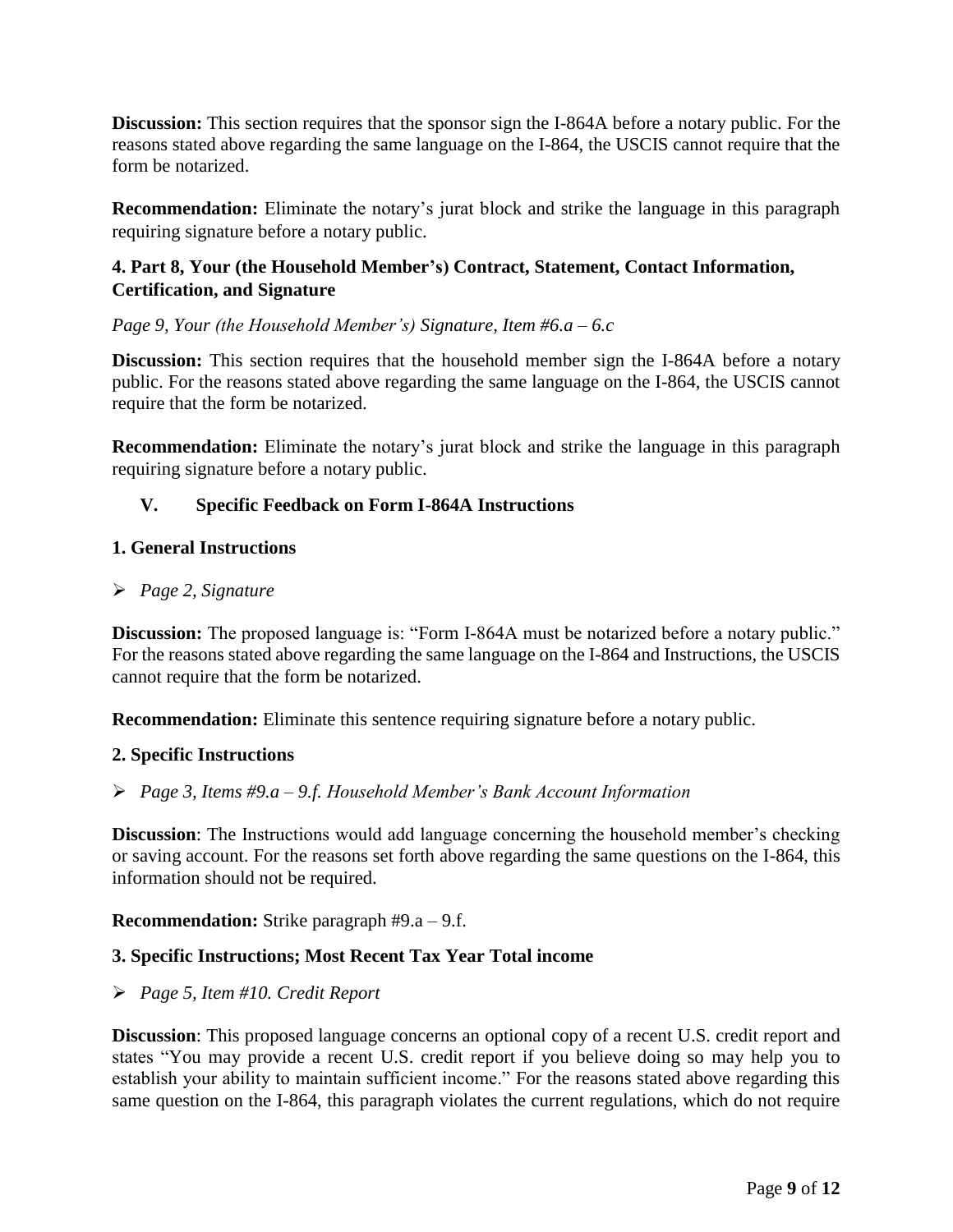that the household member establish credit worthiness. Federal courts have already spoken to this issue.

**Recommendation:** Strike the language in proposed Item #10.

# **4. Specific Instructions; Your (the Household Member's) Contract, Statement, Contact Information, Certification, and Signature**

*Page 5, Part 8, Items # 1.a – 6.c*

**Discussion**: The proposed language includes the clause "then sign and date the contract before a notary public." For the reasons stated above regarding the same language on the I-864 Instructions, the USCIS cannot require that the form be notarized.

**Recommendation:** Eliminate this clause requiring signature before a notary public.

### **5. Address Change and Penalties**

*Page 7, Address Change*

**Discussion**: In the first paragraph, it states "A sponsor who is not a U.S. citizen must inform USCIS of his or her new address within 10 days of moving…" It goes on to state that the person must complete a Form I-865. The I-864A is used by household members, not sponsors. This requirement is limited to sponsors and is stated plainly in the statutory and regulatory provisions cited in this section: 8 USC § 1183a(d) and 8 CFR § 213a.3. Household members are very distinct from sponsors in terms of the eligibility and liability requirements. They are not subject to address change reporting requirements.

**Recommendation:** Strike all language pertaining to change of address requirements and penalties.

## **VI. Specific Feedback on Form I-864EZ Instructions**

#### **1. Sponsor's Bank Account Information**

*Page 2, Part 3, Items #16.a – 16.f*

**Discussion**: CLINIC objects to the insertion of questions requiring the sponsor to supply his or her bank account information for the reasons stated above in reference to the I-864 and I-864A.

**Recommendation:** Delete this section and questions #16.a – 16.f

#### **2. Previously Submitted Affidavits of Support**

*Page 3, Part 5, Items #1 – 3*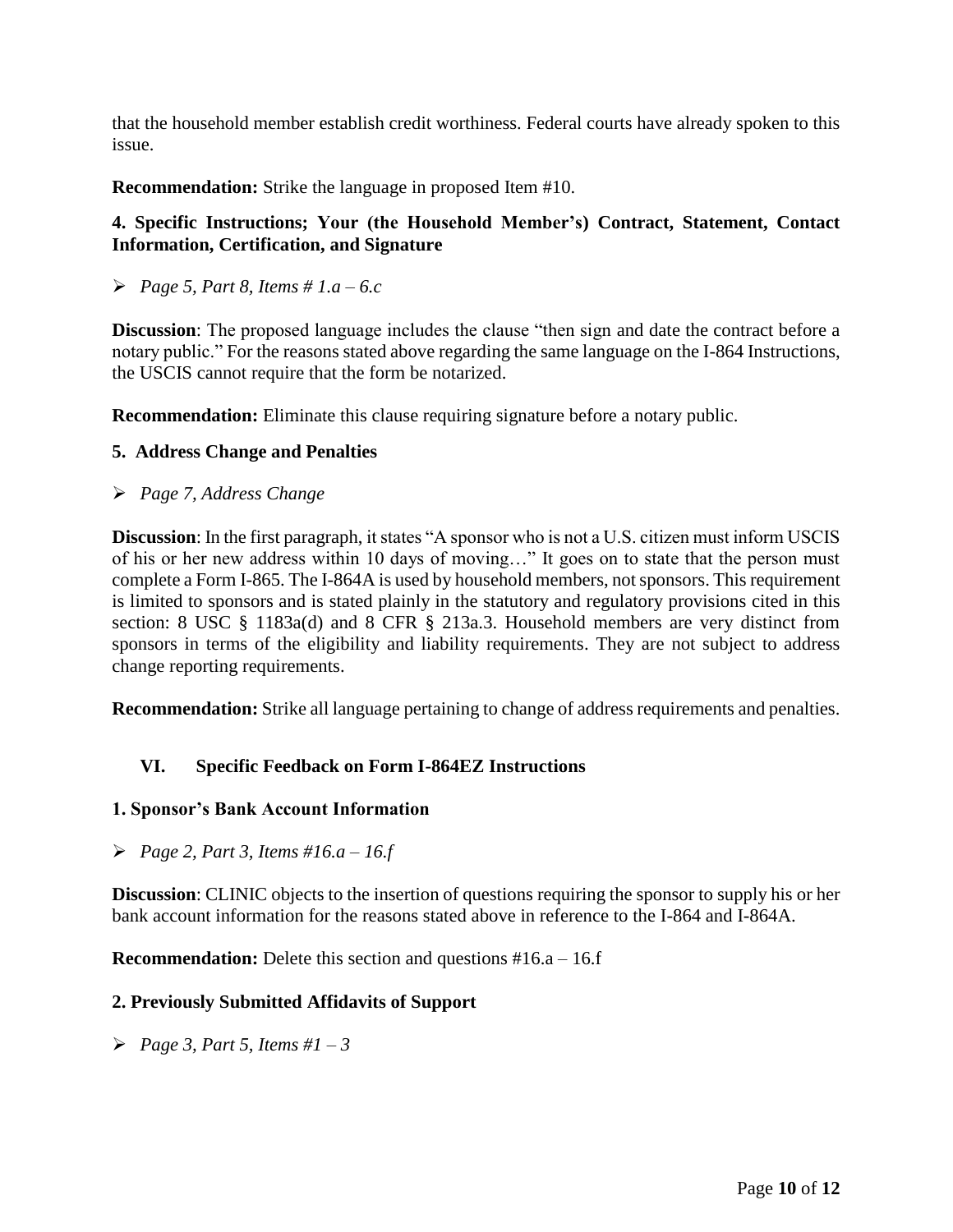**Discussion**: CLINIC objects to the requirement that the sponsor must count all persons for whom he or she has ever submitted an I-864 or I-864EZ without limiting it to those who obtained LPR status on the basis of this submission, for the reasons stated above.

**Recommendation:** Insert the phrase "who are now lawful permanent residents" after the word "individuals" in question #1 and delete the words "other than those named on this form."

# **3. Information About Your Employment**

*Page 4, Part 6, Item #7*

**Discussion**: CLINIC objects to the insertion of a question asking for the sponsor to submit a recent U.S. credit report for the reasons stated above in reference to the I-864 and I-864A.

**Recommendation:** Delete this question.

## **4. Sponsor's Contract, Statement, Contact Information, Certification, and Signature**

*Page 4, Part 7, What If I Do Not Fulfill My Obligations?*

**Discussion**: CLINIC objects, for the reasons stated above in reference to the I-864, to the insertion of the sentence: "If you fail to reimburse the benefit granting agency, you may become ineligible to sponsor anyone in the future."

**Recommendation:** Delete this sentence.

## **5. Sponsor's Contract, Statement, Contact Information, Certification, and Signature**

*Page 6, Part 7, Sponsor's Signature*

**Discussion**: CLINIC objects, for the reasons stated above in reference to the I-864 and I-864A, to the requirement that the sponsor must sign the I-864EZ before a notary public.

**Recommendation:** Delete this notary public's jurat block.

## **VI. Specific Feedback on Form I-864EZ Instructions**

#### **1. General Instructions**

 *Page 4, Signature and page 10, Sponsor's Contract, Statement, Contact Information, Certification, and Signature*

**Discussion**: CLINIC objects, for the reasons stated above in reference to the I-864 and I-864A, to the requirement that the sponsor must sign the I-864EZ before a notary public.

**Recommendation:** Delete this requirement.